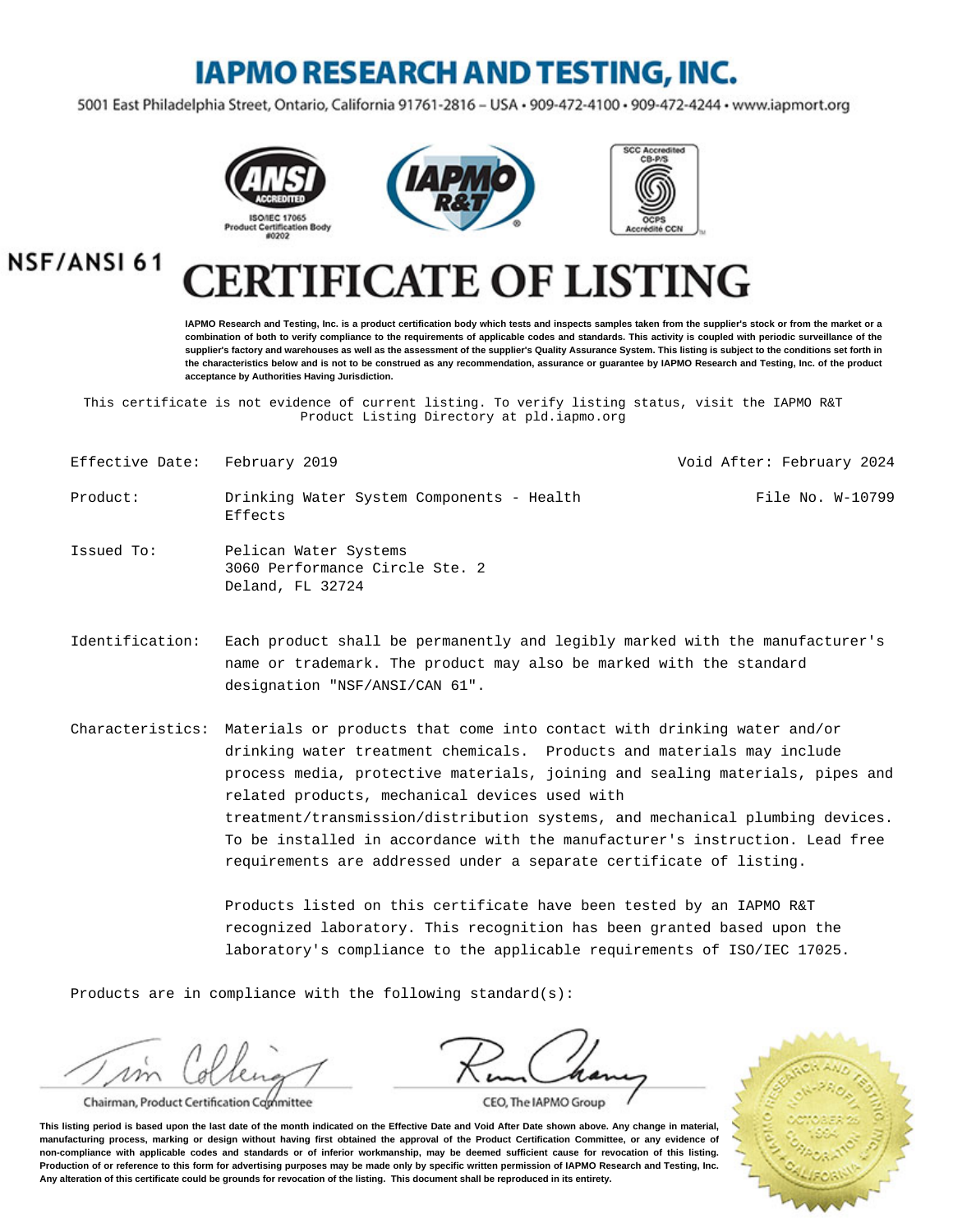#### **IAPMO RESEARCH AND TESTING, INC. CERTIFICATE OF LISTING** NSF/ANSI 61

Void After: February 2024

Product: Drinking Water System Components - Health Effects File No. W-10799

Issued To: Pelican Water Systems

NSF/ANSI 61-2018